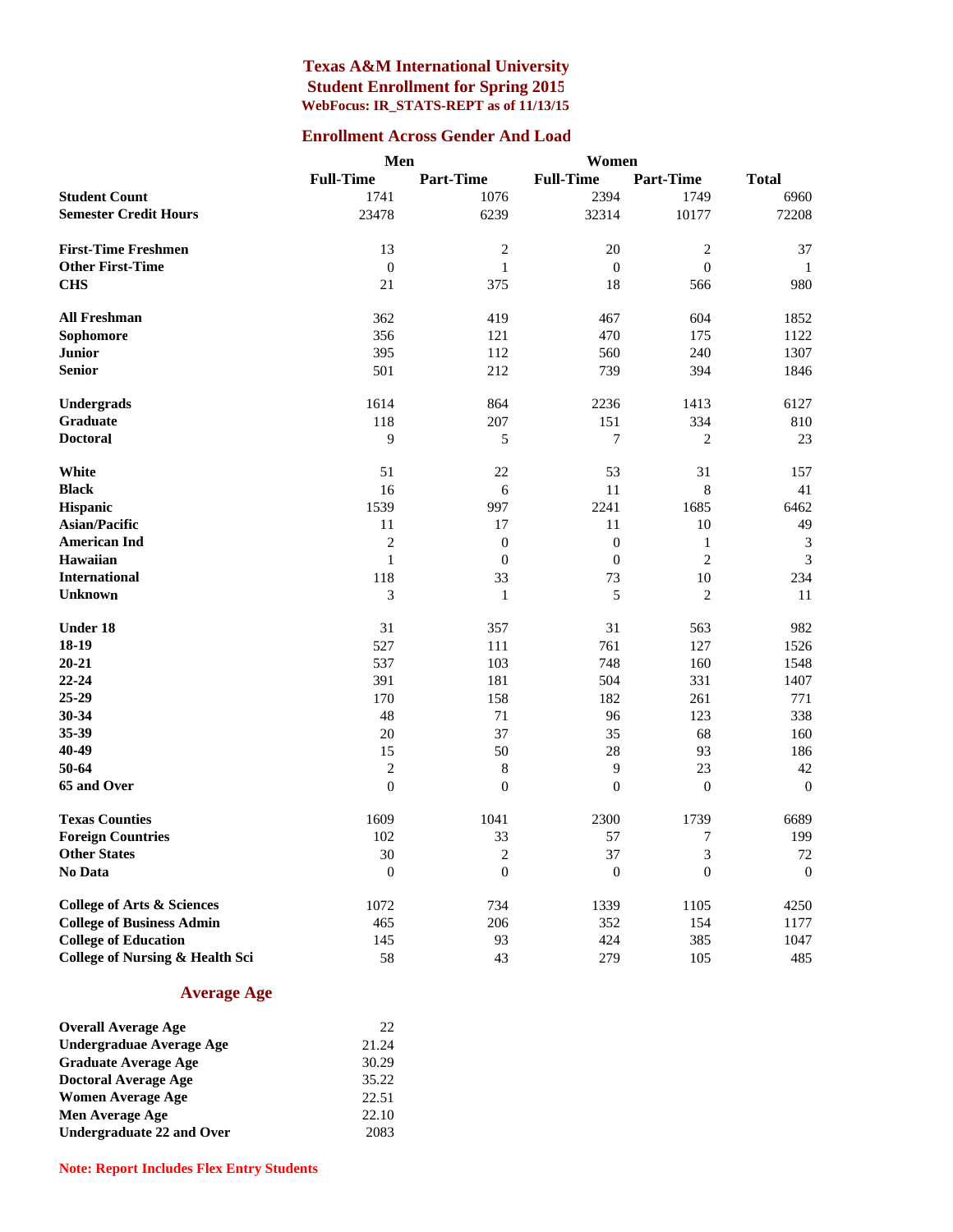# **Enrollment Across Ethnicity for Spring 2015**

|                                        | AmInd            | <b>Asian</b>                | <b>Blck</b>             | Haw              | <b>Hsp</b>       | Int              | Unk              | Wht              | <b>Total</b>     |
|----------------------------------------|------------------|-----------------------------|-------------------------|------------------|------------------|------------------|------------------|------------------|------------------|
| <b>Student Count</b>                   | 3                | 49                          | 41                      | 3                | 6462             | 234              | 11               | 157              | 6960             |
| <b>Semester Credit Hours</b>           | 35               | 447                         | 465                     | 18               | 66682            | 2694             | 130              | 1737             | 72208            |
|                                        |                  |                             |                         |                  |                  |                  |                  |                  |                  |
| Women                                  | $\mathbf{1}$     | 21                          | 19                      | $\mathfrak{2}$   | 3926             | 83               | $\tau$           | 84               | 4143             |
| Men                                    | $\overline{c}$   | 28                          | 22                      | $\mathbf{1}$     | 2536             | 151              | $\overline{4}$   | 73               | 2817             |
| <b>Full Time</b>                       | $\overline{c}$   | $22\,$                      | 27                      | $\mathbf{1}$     | 3780             | 191              | $8\,$            | 104              | 4135             |
| <b>Part Time</b>                       | $\mathbf{1}$     | 27                          | 14                      | $\overline{2}$   | 2682             | 43               | 3                | 53               | 2825             |
| <b>First-Time Freshmen</b>             | $\boldsymbol{0}$ | $\boldsymbol{0}$            | $\boldsymbol{0}$        | $\boldsymbol{0}$ | 33               | $\mathfrak{Z}$   | $\boldsymbol{0}$ | 1                | 37               |
| <b>Other First-Time</b>                | $\boldsymbol{0}$ | $\boldsymbol{0}$            | $\boldsymbol{0}$        | $\boldsymbol{0}$ | $\mathbf{1}$     | $\boldsymbol{0}$ | $\boldsymbol{0}$ | $\boldsymbol{0}$ | -1               |
| <b>CHS</b>                             | $\boldsymbol{0}$ | 13                          | $\overline{c}$          | $\sqrt{2}$       | 944              | $\boldsymbol{0}$ | $\mathbf{1}$     | 18               | 980              |
|                                        |                  |                             |                         |                  |                  |                  |                  |                  |                  |
| <b>All Freshman</b>                    | $\mathbf{1}$     | 16                          | 5                       | $\sqrt{2}$       | 1763             | $28\,$           | 1                | 36               | 1852             |
| Sophomore                              | $\overline{0}$   | 5                           | $\overline{c}$          | $\boldsymbol{0}$ | 1076             | 21               | $\boldsymbol{0}$ | 18               | 1122             |
| <b>Junior</b>                          | $\mathbf{1}$     | 5                           | $\overline{7}$          | $\boldsymbol{0}$ | 1239             | 29               | $\sqrt{2}$       | 24               | 1307             |
| <b>Senior</b>                          | $\mathbf{1}$     | 9                           | 16                      | $\mathbf{1}$     | 1723             | 34               | 8                | 54               | 1846             |
| <b>Undergrad Full-Time</b>             | 2                | 17                          | 23                      | $\mathbf{1}$     | 3597             | 109              | $\,8$            | 93               | 3850             |
| <b>Undergrad Part-Time</b>             | $\mathbf{1}$     | 18                          | $\tau$                  | $\boldsymbol{2}$ | 2204             | 3                | 3                | 39               | 2277             |
| <b>Graduate Full-Time</b>              | $\boldsymbol{0}$ | $\sqrt{2}$                  | 3                       | $\boldsymbol{0}$ | 181              | 74               | $\boldsymbol{0}$ | 9                | 269              |
| <b>Graduate Part-Time</b>              | $\boldsymbol{0}$ | $\,8\,$                     | 7                       | $\boldsymbol{0}$ | 474              | 39               | $\boldsymbol{0}$ | 13               | 541              |
| <b>Doctoral Full-Time</b>              | $\overline{0}$   | $\ensuremath{\mathfrak{Z}}$ | $\mathbf{1}$            | $\boldsymbol{0}$ | $\overline{c}$   | $\,8\,$          | $\boldsymbol{0}$ | $\overline{c}$   | 16               |
| <b>Doctoral Part-Time</b>              | $\boldsymbol{0}$ | $\mathbf{1}$                | $\boldsymbol{0}$        | $\boldsymbol{0}$ | $\overline{4}$   | $\mathbf{1}$     | $\boldsymbol{0}$ | $\mathbf{1}$     | 7                |
| Under 18                               | 0                | 12                          | $\overline{\mathbf{c}}$ | $\sqrt{2}$       | 947              | $\overline{2}$   | 1                | 16               | 982              |
| 18-19                                  | 1                | $\,8\,$                     | 3                       | $\boldsymbol{0}$ | 1456             | 37               | $\boldsymbol{0}$ | 21               | 1526             |
| $20 - 21$                              | 1                | $\boldsymbol{7}$            | 9                       | $\overline{0}$   | 1462             | 38               | 1                | 30               | 1548             |
| 22-24                                  | $\mathbf{1}$     | 7                           | 13                      | $\overline{0}$   | 1272             | 71               | 6                | 37               | 1407             |
| 25-29                                  | $\boldsymbol{0}$ | 3                           | $\,8\,$                 | $\overline{0}$   | 674              | 63               | 3                | 20               | 771              |
| 30-34                                  | 0                | 3                           | $\overline{c}$          | $\boldsymbol{0}$ | 309              | 14               | $\boldsymbol{0}$ | 10               | 338              |
| 35-39                                  | $\boldsymbol{0}$ | $\overline{2}$              | $\boldsymbol{0}$        | 1                | 148              | 3                | $\boldsymbol{0}$ | 6                | 160              |
| 40-49                                  | $\boldsymbol{0}$ | 7                           | 4                       | $\boldsymbol{0}$ | 155              | $\sqrt{5}$       | $\boldsymbol{0}$ | 15               | 186              |
| 50-64                                  | $\boldsymbol{0}$ | $\boldsymbol{0}$            | $\boldsymbol{0}$        | $\boldsymbol{0}$ | 39               | $\mathbf{1}$     | $\boldsymbol{0}$ | $\overline{c}$   | 42               |
| 65 and Over                            | $\overline{0}$   | $\mathbf{0}$                | $\boldsymbol{0}$        | $\boldsymbol{0}$ | $\boldsymbol{0}$ | $\mathbf{0}$     | $\boldsymbol{0}$ | $\boldsymbol{0}$ | $\boldsymbol{0}$ |
| <b>Texas Counties</b>                  | 3                | 42                          | 26                      | $\mathfrak{2}$   | 6434             | 39               | 10               | 133              | 6689             |
| <b>Foreign Countries</b>               | $\overline{0}$   | $\boldsymbol{0}$            | $\boldsymbol{0}$        | $\boldsymbol{0}$ | 8                | 190              | $\mathbf{0}$     | -1               | 199              |
| <b>Other States</b>                    | $\overline{0}$   | $\overline{7}$              | 15                      | $\mathbf{1}$     | 20               | 5                | 1                | 23               | 72               |
| No Data                                | $\Omega$         | $\mathbf{0}$                | $\mathbf{0}$            | $\boldsymbol{0}$ | $\theta$         | $\boldsymbol{0}$ | $\boldsymbol{0}$ | $\boldsymbol{0}$ | $\boldsymbol{0}$ |
|                                        |                  |                             |                         |                  |                  |                  |                  |                  |                  |
| <b>College of Arts &amp; Sciences</b>  | 2                | 25                          | 15                      | 3                | 4046             | 63               | $\tau$           | 89               | 4250             |
| <b>College of Business Admin</b>       | 1                | 10                          | 13                      | $\boldsymbol{0}$ | 970              | 152              | 1                | 30               | 1177             |
| <b>College of Education</b>            | $\boldsymbol{0}$ | $\overline{9}$              | 11                      | $\boldsymbol{0}$ | 991              | 10               | $\boldsymbol{2}$ | 24               | 1047             |
| <b>College of Nurs &amp; HealthSci</b> | $\boldsymbol{0}$ | $\sqrt{5}$                  | $\sqrt{2}$              | $\boldsymbol{0}$ | 454              | 9                | $\mathbf{1}$     | 14               | 485              |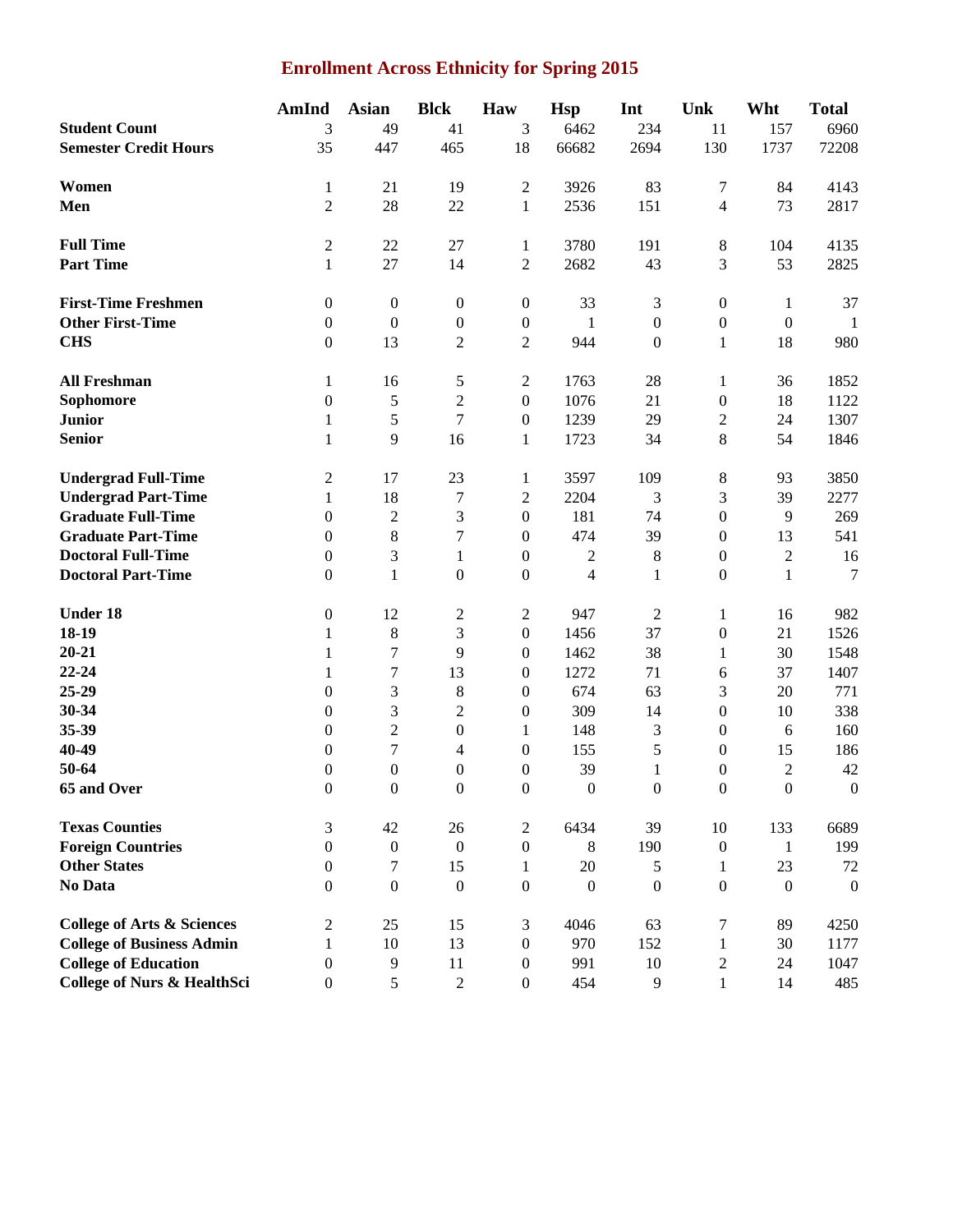## **New Students Under 30 for Spring 2015**

|                          |    | Men | Women                                          |    |       |
|--------------------------|----|-----|------------------------------------------------|----|-------|
|                          |    |     | <b>Full-Time Part-Time Full-Time Part-Time</b> |    | Total |
| <b>Student Type</b>      |    |     |                                                |    |       |
| First Time Freshman      | 13 | 3   | 20                                             |    | 38    |
| Graduate                 | 27 | 24  | 17                                             | 44 | 112   |
| Transfer                 | 52 | 29  | 58                                             | 47 | 186   |
| <b>Transfer Freshman</b> | 3  |     | 13                                             |    | 16    |
| <b>Total</b>             | 95 | 56  | 108                                            | 93 | 352   |

### **Enrollment Across 1st Generation**

|               | 1st-Gen |     | No Data Not 1st-Gen | <b>Total</b> |
|---------------|---------|-----|---------------------|--------------|
| Level         |         |     |                     |              |
| Doctoral      | 12      |     | 10                  | 23           |
| Graduate      | 445     | 81  | 284                 | 810          |
| Undergraduate | 3827    | 157 | 2143                | 6127         |
| <b>Total</b>  | 4284    | 239 | 2437                | 6960         |

## **Enrollment by Student College**

|                |          |            |     |                 |      |           |          |            | <b>Total</b>    |
|----------------|----------|------------|-----|-----------------|------|-----------|----------|------------|-----------------|
| <b>College</b> | CHS      | <b>FFR</b> | FR  | SO <sub>1</sub> | JR   | <b>SR</b> | GR       | <b>PHD</b> | <b>Students</b> |
| AS             | 980      | 23         | 516 | 746             | 701  | 1018      | 263      |            | 4250            |
| BA             | $\Omega$ |            | 139 | 154             | 250  | 317       | 290      | 20         | 1177            |
| ED             |          |            | 87  | 134             | 231  | 356       | 236      | 0          | 1047            |
| <b>NH</b>      |          |            | 93  | 87              | 124  | 155       | 21       | 0          | 485             |
| <b>UC</b>      |          | 0          | 0   |                 |      | $\Omega$  | $\Omega$ | $\theta$   |                 |
| <b>Total</b>   | 980      | 38         | 835 | 1121            | 1307 | 1846      | 810      | 23         | 6960            |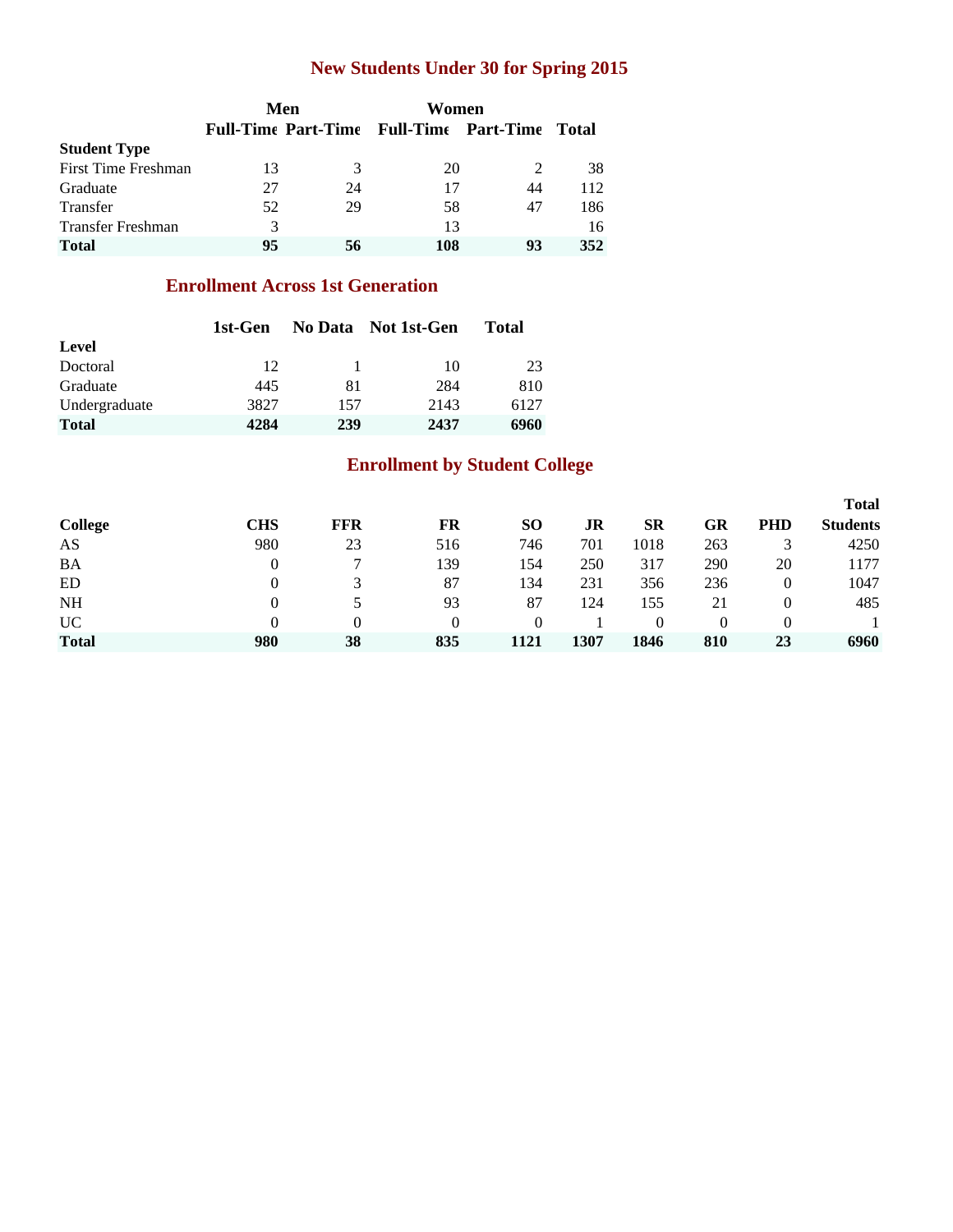|                                    |           | AmInd                   | <b>Asian</b>   | <b>Blck</b>    | Haw                     | <b>Hsp</b> | Int | Unk            | Wht         | <b>Total</b> |
|------------------------------------|-----------|-------------------------|----------------|----------------|-------------------------|------------|-----|----------------|-------------|--------------|
| Level                              | Col       |                         |                |                |                         |            |     |                |             |              |
| Undergraduate                      | AS        | 2                       | 23             | 14             | 3                       | 3802       | 54  | 7              | 79          | 3984         |
|                                    | BA        | $\mathbf{1}$            | 3              | 3              |                         | 797        | 40  |                | 22          | 867          |
|                                    | ED        |                         | 7              | 11             |                         | 764        | 9   | $\overline{2}$ | 18          | 811          |
|                                    | NH        |                         | $\overline{2}$ | $\overline{2}$ |                         | 437        | 9   | 1              | 13          | 464          |
|                                    | <b>UC</b> |                         |                |                |                         | 1          |     |                |             | 1            |
| <i><b>*Total Undergraduate</b></i> |           | $\overline{\mathbf{3}}$ | 35             | 30             | $\overline{\mathbf{3}}$ | 5801       | 112 | 11             | 132         | 6127         |
| Graduate                           | AS        |                         | $\overline{c}$ | 1              |                         | 241        | 9   |                | 10          | 263          |
|                                    | <b>BA</b> |                         | 3              | 9              |                         | 170        | 103 |                | 5           | 290          |
|                                    | ED        |                         | $\overline{2}$ |                |                         | 227        |     |                | 6           | 236          |
|                                    | NH        |                         | 3              |                |                         | 17         |     |                | $\mathbf 1$ | 21           |
| <i><b>*Total Graduate</b></i>      |           | $\mathbf 0$             | 10             | 10             | $\boldsymbol{0}$        | 655        | 113 | $\mathbf 0$    | 22          | 810          |
| Doctoral                           | AS        |                         |                |                |                         | 3          |     |                |             | 3            |
|                                    | BA        |                         | $\overline{4}$ | 1              |                         | 3          | 9   |                | 3           | 20           |
| <i><b>*Total Doctoral</b></i>      |           | $\bf{0}$                | 4              |                | $\bf{0}$                | 6          | 9   | $\mathbf 0$    | 3           | 23           |
| <b>TOTAL</b>                       |           | 3                       | 49             | 41             | 3                       | 6462       | 234 | 11             | 157         | 6960         |

# **Enrollment Level and College Across Ethnicity for Spring 2015**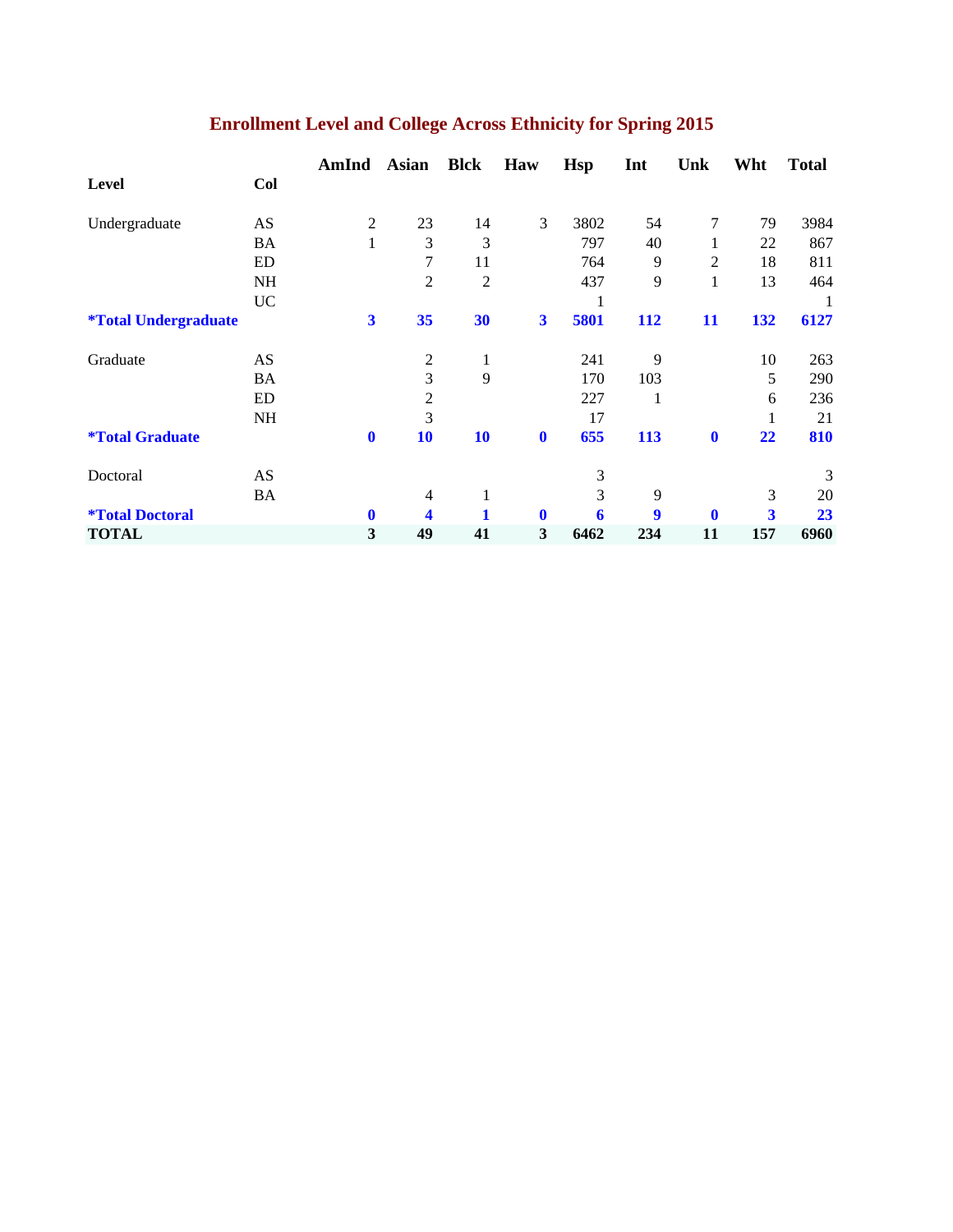### **Enrollment Across Residence for Spring 2015**

|                                            | <b>Frgn Ctries</b> | <b>Oth States</b> | <b>Texas</b>     | <b>Total</b> |
|--------------------------------------------|--------------------|-------------------|------------------|--------------|
| <b>Student Count</b>                       | 199                | 72                | 6689             | 6960         |
| <b>Semester Credit Hours</b>               | 2273               | 984               | 68951            | 72208        |
|                                            |                    |                   |                  |              |
| Women                                      | 64                 | 40                | 4039             | 4143         |
| Men                                        | 135                | 32                | 2650             | 2817         |
|                                            |                    |                   |                  |              |
| <b>Full Time</b>                           | 159                | 67                | 3909             | 4135         |
| <b>Part Time</b>                           | 40                 | 5                 | 2780             | 2825         |
|                                            |                    |                   |                  |              |
| <b>First-Time Freshmen</b>                 | 3                  | $\boldsymbol{0}$  | 34               | 37           |
| <b>Other First-Time</b>                    | $\boldsymbol{0}$   | $\boldsymbol{0}$  | 1                | 1            |
| <b>CHS</b>                                 | $\boldsymbol{0}$   | $\boldsymbol{0}$  | 980              | 980          |
|                                            |                    |                   |                  |              |
| <b>All Freshman</b>                        | 26                 | 7                 | 1819             | 1852         |
| Sophomore                                  | 19                 | 6                 | 1097             | 1122         |
| <b>Junior</b>                              | 14                 | 19                | 1274             | 1307         |
| <b>Senior</b>                              | 26                 | 28                | 1792             | 1846         |
|                                            |                    |                   |                  |              |
| <b>Undergrad Full-Time</b>                 | 84                 | 58                | 3708             | 3850         |
| <b>Undergrad Part-Time</b>                 | $\mathbf{1}$       | $\boldsymbol{2}$  | 2274             | 2277         |
| <b>Graduate Full-Time</b>                  | 68                 | $\tau$            | 194              | 269          |
| <b>Graduate Part-Time</b>                  | 38                 | $\overline{2}$    | 501              | 541          |
| <b>Doctoral Full-Time</b>                  | $\tau$             | $\mathbf{2}$      | 7                | 16           |
| <b>Doctoral Part-Time</b>                  | 1                  | 1                 | 5                | 7            |
|                                            |                    |                   |                  |              |
| White                                      | $\mathbf{1}$       | 23                | 133              | 157          |
| <b>Black</b>                               | $\boldsymbol{0}$   | 15                | 26               | 41           |
| Hispanic                                   | $\,8\,$            | 20                | 6434             | 6462         |
| <b>Asian/Pacific</b>                       | $\boldsymbol{0}$   | 7                 | 42               | 49           |
| <b>American Ind</b>                        | $\boldsymbol{0}$   | $\boldsymbol{0}$  | 3                | 3            |
| <b>International</b>                       | 190                | $\mathfrak s$     | 39               | 234          |
| <b>Unknown</b>                             | $\boldsymbol{0}$   | 1                 | 10               | 11           |
|                                            |                    |                   |                  |              |
| <b>Under 18</b>                            | $\overline{2}$     | $\boldsymbol{0}$  | 980              | 982          |
| 18-19                                      | 26                 | $8\,$             | 1492             | 1526         |
| $20 - 21$                                  | 28                 | 31                | 1489             | 1548         |
| $22 - 24$                                  | 65                 | 19                | 1323             | 1407         |
| 25-29                                      | 58                 | 7                 | 706              | 771          |
| 30-34                                      | 11                 | $\boldsymbol{2}$  | 325              | 338          |
| 35-39                                      | $\overline{4}$     | $\overline{c}$    | 154              | 160          |
| 40-49                                      | $\sqrt{5}$         | 3                 | 178              | 186          |
| 50-64                                      | $\boldsymbol{0}$   | $\boldsymbol{0}$  | 42               | 42           |
| 65 and Over                                | $\boldsymbol{0}$   | $\boldsymbol{0}$  | $\boldsymbol{0}$ | $\mathbf{0}$ |
|                                            |                    |                   |                  |              |
| <b>College of Arts &amp; Sciences</b>      | 47                 | 30                | 4173             | 4250         |
| <b>College of Business Admin</b>           | 141                | 20                | 1016             | 1177         |
| <b>College of Education</b>                | 9                  | 19                | 1019             | 1047         |
| <b>College of Nursing &amp; Health Sci</b> | $\boldsymbol{2}$   | 3                 | 480              | 485          |
|                                            |                    |                   |                  |              |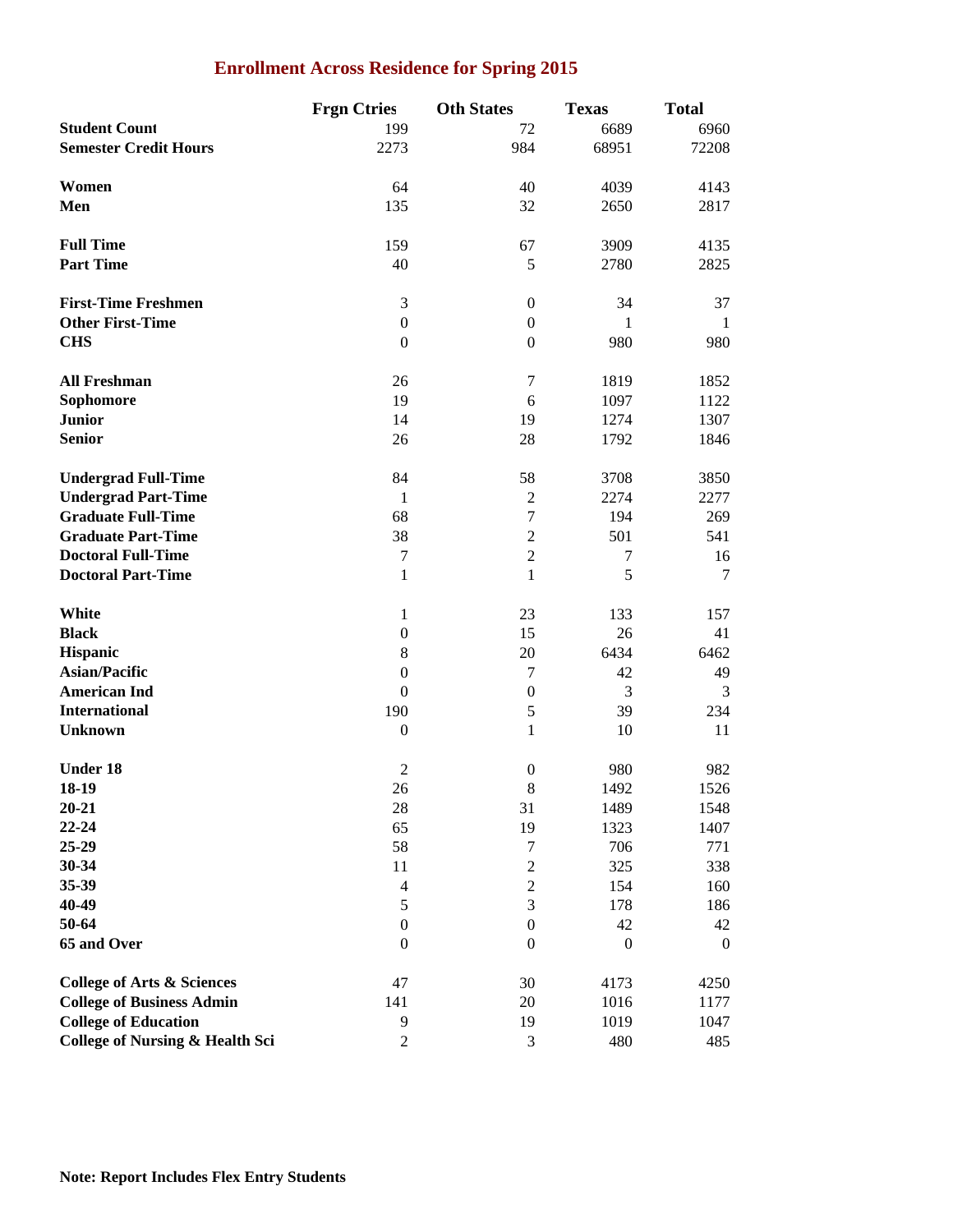# **Enrollment by Student Type for Spring 2015**

|                         |                               | FR             | SO <sub>1</sub> | <b>JR</b>    | <b>SR</b>        | <b>GR</b> | <b>DR</b>               | <b>TOTAL</b>   |
|-------------------------|-------------------------------|----------------|-----------------|--------------|------------------|-----------|-------------------------|----------------|
| <b>College</b>          | <b>Student Type</b>           |                |                 |              |                  |           |                         |                |
| AS                      | <b>Concurrent Enrolled HS</b> | 980            | 123             |              |                  |           |                         | 1103           |
|                         | Continuing                    | 497            | 575             | 621          | 987              | 186       | $\overline{2}$          | 2868           |
|                         | <b>First Time Freshman</b>    | 22             | 1               |              |                  |           |                         | 23             |
|                         | Graduate                      |                |                 |              |                  | 51        |                         | 51             |
|                         | Readmit Graduate              |                |                 |              |                  | 26        |                         | 26             |
|                         | Readmit Graduate Doctoral     |                |                 |              |                  |           | $\mathbf{1}$            | -1             |
|                         | Returning Undergraduate       | 5              | 13              | 24           | 28               |           |                         | 70             |
|                         | Transfer                      | 6              | 35              | 56           | 3                |           |                         | 100            |
|                         | <b>Transfer Freshman</b>      | 8              |                 |              |                  |           |                         | 8              |
| <i><b>*Total AS</b></i> |                               | 1518           | 747             | 701          | 1018             | 263       | $\overline{\mathbf{3}}$ | 4250           |
| <b>BA</b>               | Continuing                    | 131            | 140             | 207          | 301              | 217       | 20                      | 1016           |
|                         | First Time Freshman           | 7              |                 |              |                  |           |                         | 7              |
|                         | Graduate                      |                |                 |              |                  | 61        |                         | 61             |
|                         | Readmit Graduate              |                |                 |              |                  | 12        |                         | 12             |
|                         | Returning Undergraduate       | 1              | $\mathfrak{2}$  | 13           | 11               |           |                         | 27             |
|                         | Transfer                      | $\overline{2}$ | 12              | 30           | 5                |           |                         | 49             |
|                         | <b>Transfer Freshman</b>      | 5              |                 |              |                  |           |                         | 5              |
| <i><b>*Total BA</b></i> |                               | 146            | 154             | 250          | 317              | 290       | 20                      | 1177           |
| ED                      | Continuing                    | 84             | 109             | 198          | 343              | 165       |                         | 899            |
|                         | <b>First Time Freshman</b>    | 3              |                 |              |                  |           |                         | 3              |
|                         | Graduate                      |                |                 |              |                  | 40        |                         | 40             |
|                         | Post Baccalaureate            |                |                 |              |                  | 12        |                         | 12             |
|                         | Readmit Graduate              |                |                 |              |                  | 19        |                         | 19             |
|                         | Returning Undergraduate       |                | $\overline{4}$  | 9            | 10               |           |                         | 23             |
|                         | Transfer                      | 1              | 21              | 24           | 3                |           |                         | 49             |
|                         | <b>Transfer Freshman</b>      | $\overline{2}$ |                 |              |                  |           |                         | 2              |
| <i><b>*Total ED</b></i> |                               | 90             | 134             | 231          | 356              | 236       | $\bf{0}$                | 1047           |
| NH                      | Continuing                    | 88             | 76              | 118          | 144              | 21        |                         | 447            |
|                         | <b>First Time Freshman</b>    | 5              |                 |              |                  |           |                         | 5              |
|                         | Returning Undergraduate       | $\mathbf{1}$   | 3               | $\mathbf{1}$ | $\boldsymbol{7}$ |           |                         | 12             |
|                         | Transfer                      | $\sqrt{2}$     | 7               | 5            | $\overline{4}$   |           |                         | 18             |
|                         | <b>Transfer Freshman</b>      | $\overline{2}$ | 1               |              |                  |           |                         | $\mathfrak{Z}$ |
| <i><b>*Total NH</b></i> |                               | 98             | 87              | 124          | 155              | 21        | $\mathbf{0}$            | 485            |
| UC                      | Continuing                    |                |                 | 1            |                  |           |                         | $\mathbf{1}$   |
| <i><b>*Total UC</b></i> |                               | $\bf{0}$       | 0               | 1            | $\bf{0}$         | $\bf{0}$  | $\mathbf 0$             | 1              |
| <b>TOTAL</b>            |                               | 1852           | 1122            | 1307         | 1846             | 810       | 23                      | 6960           |

*Note: Report Includes Flex Entry*